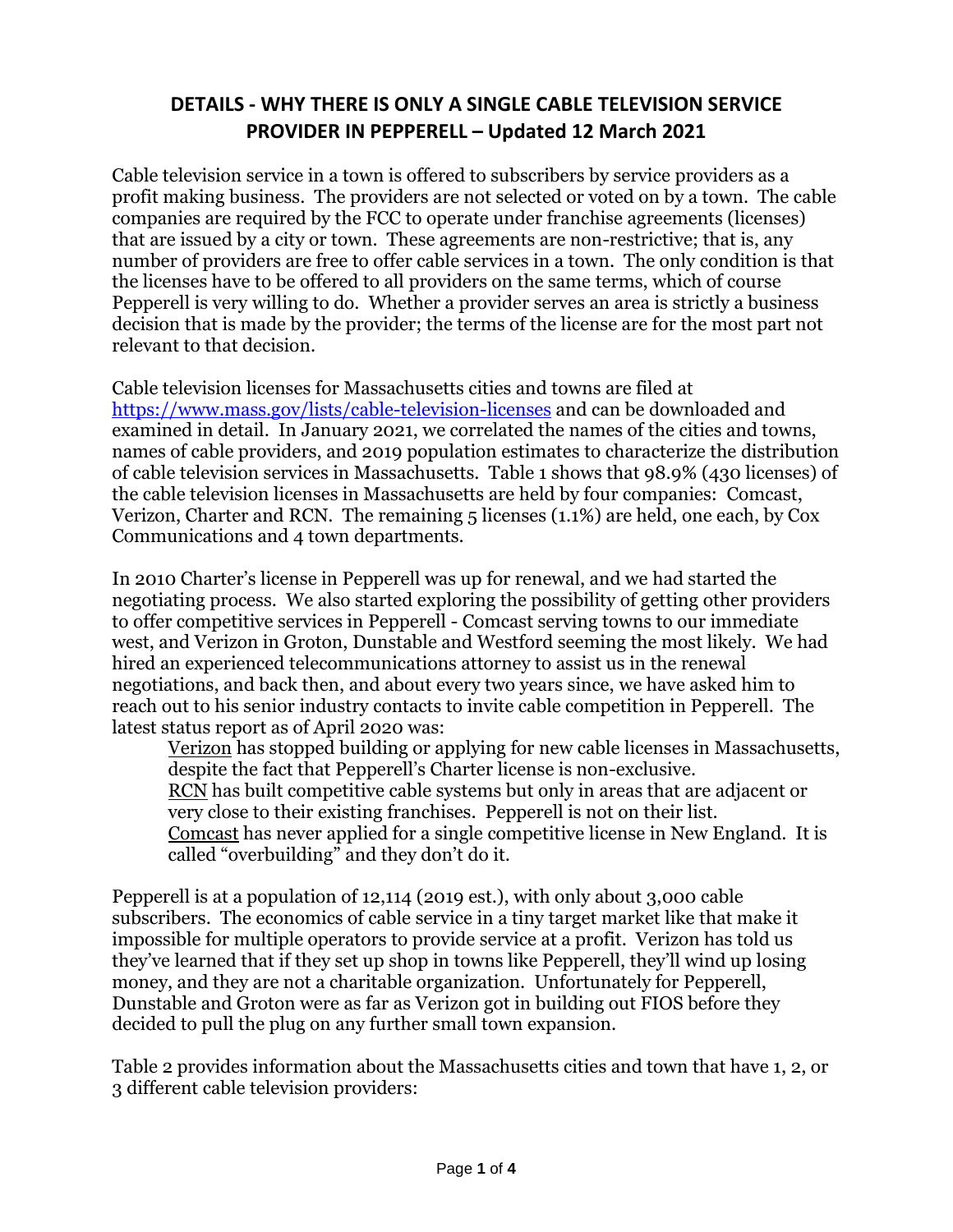59% of the cities and towns in Massachusetts are served by a single cable provider, and the average population per town in that group is 15,270 (Pepperell is a bit smaller). Pepperell is in the company of the majority of other Massachusetts towns as having only a single cable provider. Low population densities in small towns make the per-subscriber cabling costs higher than in higher population cities and towns.

30.5 % of the cities and towns in Massachusetts are served by more than one cable provider, and the average population per city/town in that group is 34,541 – nearly three times the size of Pepperell. Billerica, for example, has a population of 43,367 (2019 est.) and is served by both Comcast and Verizon. Other large population centers like Lowell, Chelmsford, Tewksbury, Wilmington and others are bordering or close by. The economics of cable service in a large area like that make it practical for multiple operators to provide service at a profit.

A question often asked is whether Pepperell has restrictive licensing requirements that discourage competition. The answer is absolutely no. If a company wants to offer wireless (e.g., satellite or cell) television, internet, or telephone services in a town, they are free to do so without a license from the town. If a company wants to offer any of those services using a hard-wired cable network, the cable legislation passed by Congress in 1984 requires that the company (e.g., Charter, Comcast, Verizon, etc.) must first obtain a cable license from the town. The license is only for the cable network; there are no requirements, specifications or performance standards for the actual television, internet, or telephone service. Negotiations between towns and cable providers for these licenses have been going on now for 35 years, and the license content has evolved into similar template-like standards for all licenses, all towns. Differences among licenses, other than the name of the city or town, are mainly due to identifying local schools and municipal buildings for cable service, and support for local access organizations like Pepperell Community Media. Outside the scope of the cable license, a town might have bylaws that act to restrict competition. Concord for example has an underground bylaw that has stopped Verizon from offering cable service. Pepperell has no bylaws that act to restrict or limit cable competition.

Cable was first installed in Pepperell by Continental Cablevision many years ago. At some point those assets were acquired by Charter Communications. This was strictly a business arrangement between the cable companies and the Town was not involved. In 2014, a pending merger of Comcast and Time Warner was announced and some realignment of cable company assets was expected. In New England, Charter's franchise licenses would have been transferred to Comcast. In time, the proposed merger collapsed, and ultimately it was Charter that eventually acquired Time Warner.

We have concluded that a competing cable television service is not in the anytime soon cards for Pepperell. Any change in Pepperell's cable provider will most likely depend on a future territory re-alignment associated with cable company mergers or acquisitions over which we have no control. New technologies like video and internet via low-orbit satellites are being developed and in time are likely to provide the competition to cable service in Pepperell. For example, Starlink is now offering initial beta satellite internet service in Pepperell. During beta, users can expect data speeds varying from 50 Mb/s to 150 Mb/s, but there will also be brief periods of no connectivity at all. As Starlink grows, performance is expected to improve dramatically.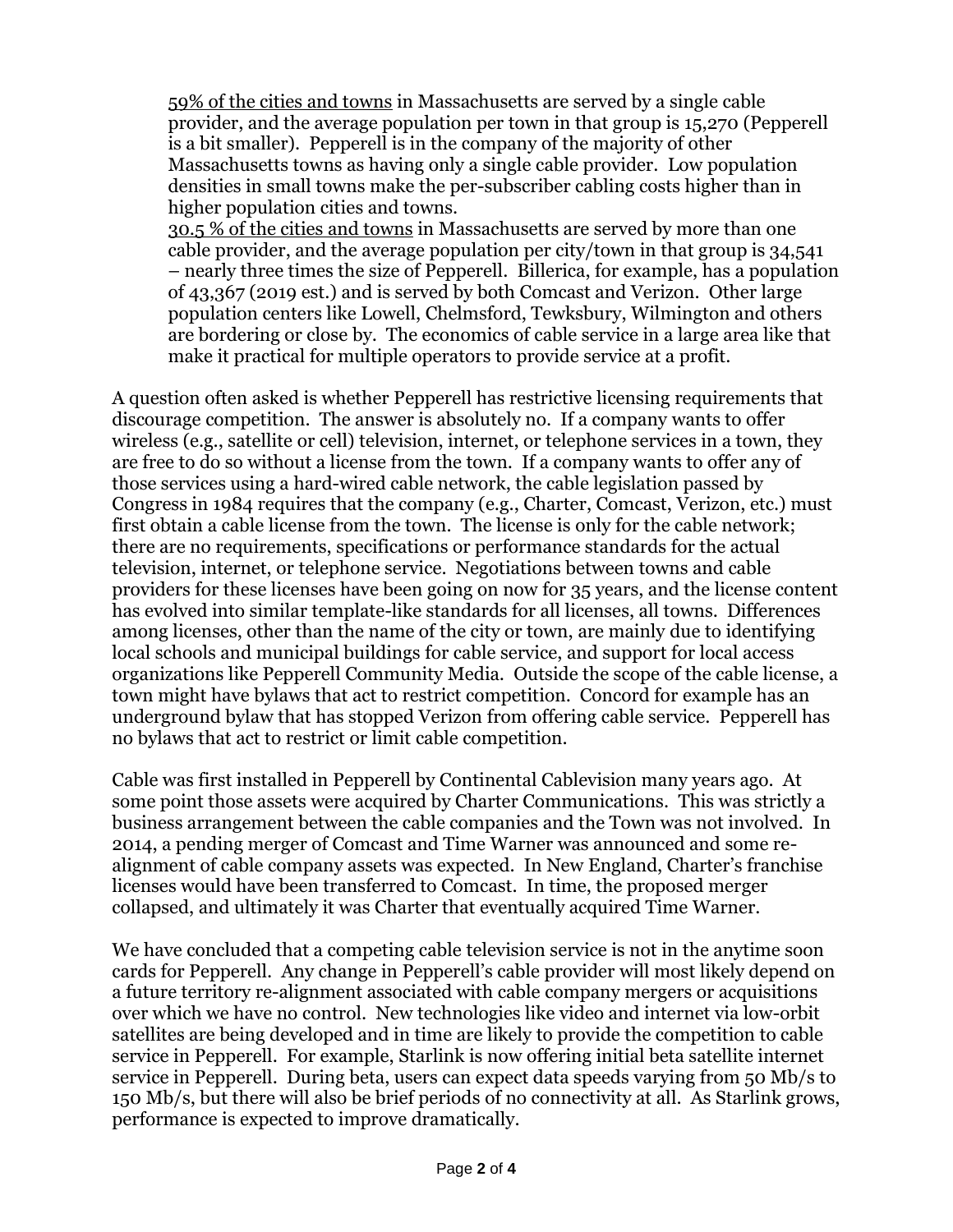Our best strategy for now is to work with our current cable provider to get them to improve their offerings and quality of service. That is a role for the Cable TV Advisory Committee of the Town of Pepperell, and volunteers to serve on that committee are always welcome.

Prepared by Richard Potts (November 19, 2013; edited October 20, 2014; updated March 12, 2021)

Chairman, Cable Television Advisory Committee, Town of Pepperell (August 2009 -February 2012) Non-voting Member, Technical Advisor, Cable Television Advisory Committee, Town of Pepperell  $(March 11, 2019 - )$ 

President, Pepperell Community Media, Inc.

(February 2012 - )

[www.pepperellchannel.org](http://www.pepperellchannel.org/)

## **Table 1 - Cable Television Providers Operating in Massachusetts as of January 2021**

Column A = Name of cable television provider

Column B = Number of Massachusetts Towns Served

Column C = Average Population (2019 est.) of Towns Served

| (A)                              | (B) | (C)    |  |
|----------------------------------|-----|--------|--|
| Comcast                          | 235 | 24,836 |  |
| Verizon                          | 104 | 30,784 |  |
| Charter (& Time Warner)          | 74  | 24,787 |  |
| No cable television provider     | 37  | 965    |  |
| <b>RCN</b>                       | 17  | 44,640 |  |
| <b>BELD</b> (Braintree)          | 1   | 37,190 |  |
| Cox                              | 1   | 2,482  |  |
| NLD (Norwood)                    | 1   | 29,725 |  |
| <b>Russell Muni TV (Russell)</b> | 1   | 1,792  |  |
| SELCO (Shrewsbury)               | 1   | 38,526 |  |